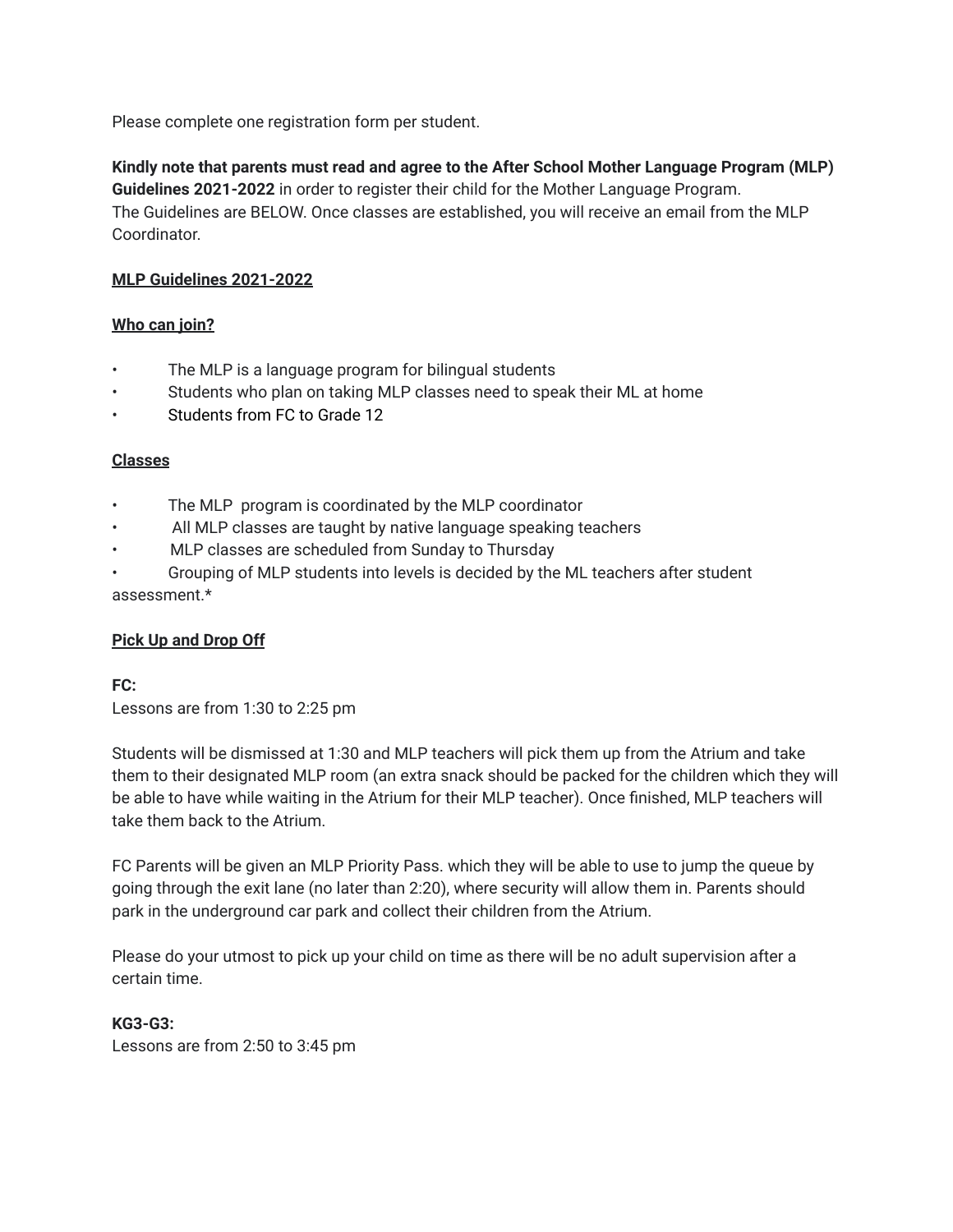Children will be dismissed at 2:45. MLP teachers will pick them up from the Atrium and take them to their designated MLP room. Once finished, MLP teachers will take them to the ES playground ( see on the map below). Parents should park in the underground car park and collect their children from the playground.

Please do your utmost to pick up your child on time as there will be no adult supervision after a certain time.

# **G4-G12:**

Lessons are from 2:50 to 3:45 pm

Students will directly go to their designated MLP room. Once finished, students will go to the ES playground. Parents should park in the underground car park and collect their children from the playground.

Please do your utmost to pick up your child on time as there will be no adult supervision after a certain time.

## **Fees**

- The cost of each lesson is 6 Omani Rials per student per session (one hour) for ABA students\*\*
- All financial matters are strictly between parents and ML teachers
- MLP teachers are paid by parents upfront at the start of each trimester
- Students will not be able to start the course if they have not registered and paid the fees for the trimester
- Once students are registered, they need to commit for the term

## **MLP classes will be given a credit for the next term:**

• If classes are cancelled due to force majeure (e.g. natural disaster, school closure, public holidays…)

- If ABA closes on a Thursday or Sunday (there will be no make up classes on Saturday)
- If the teacher cancels a class
- Individual student absences will not be given a credit except if a 48 hour notice is given to the MLP teacher and/or a medical certificate

# **Distance Learning**

If the school physically closes due to Covid restrictions and therefore switches online, the MLP will also switch online via Google Meet.